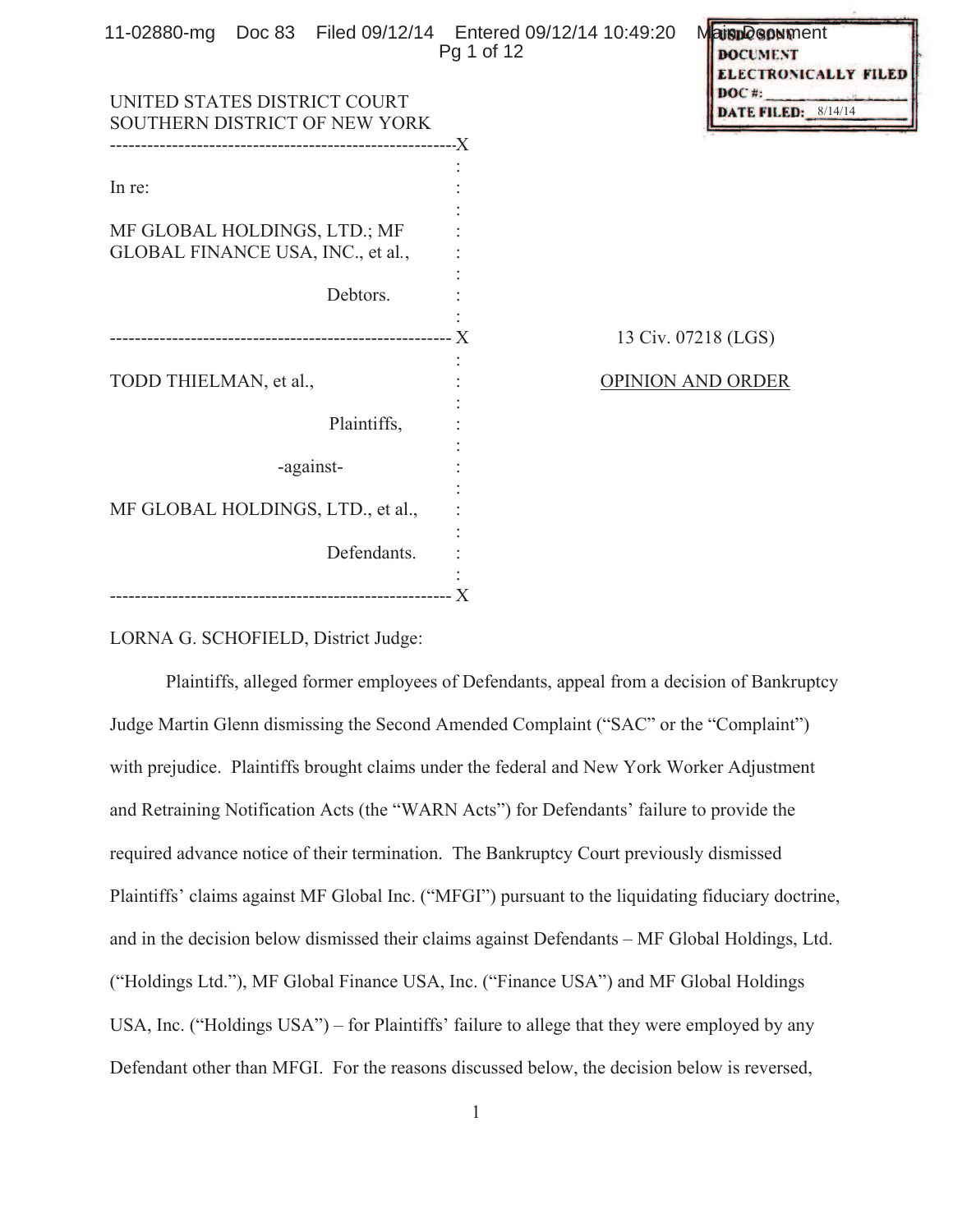# 11-02880-mg Doc 83 Filed 09/12/14 Entered 09/12/14 10:49:20 Main Document Pg 2 of 12

and the action is remanded to the Bankruptcy Court for further proceedings consistent with this opinion.

## **BACKGROUND**

#### **A. Relevant Facts**

The alleged facts below are gathered from the Complaint, documents referenced in the Complaint, and documents of which the Court may take judicial notice.

Defendant Holdings Ltd. is a U.S. company headquartered in New York and the ultimate parent of a group of companies that conducted a worldwide financial services business under the name MF Global. Defendant Holdings USA is a direct subsidiary of Holdings Ltd. and the holding company for most of the U.S. subsidiaries in the group, including MFGI and Defendant Finance USA. Defendants and a number of their U.S. affiliates are debtors in various bankruptcy proceedings pending in the Southern District of New York. The first of these commenced on October 31, 2011, when Holdings Ltd. and Finance USA commenced bankruptcy proceedings pursuant to Chapter 11 of the U.S. Bankruptcy Code. On the same day, an order was entered against MFGI, the U.S. broker-dealer affiliate of Defendants, under the Securities Investor Protection Act ("SIPA"), appointing a trustee for its liquidation. On November 11, 2011, "as a result of a decision made collectively by the Defendants' leadership," more than 1,000 of Defendants' employees were terminated without any advance notice, including the five Plaintiffs in this proceeding.

The Complaint alleges that Defendants "operated their business as a single enterprise" that it refers to as the MF Global Group, and that Plaintiffs were among more than 2,870 employees who were "employed by the MF Global Group collectively." To support the assertion that Plaintiffs were employed by the MF Global Group collectively rather than by any one Defendant, the Complaint alleges as to each Plaintiff: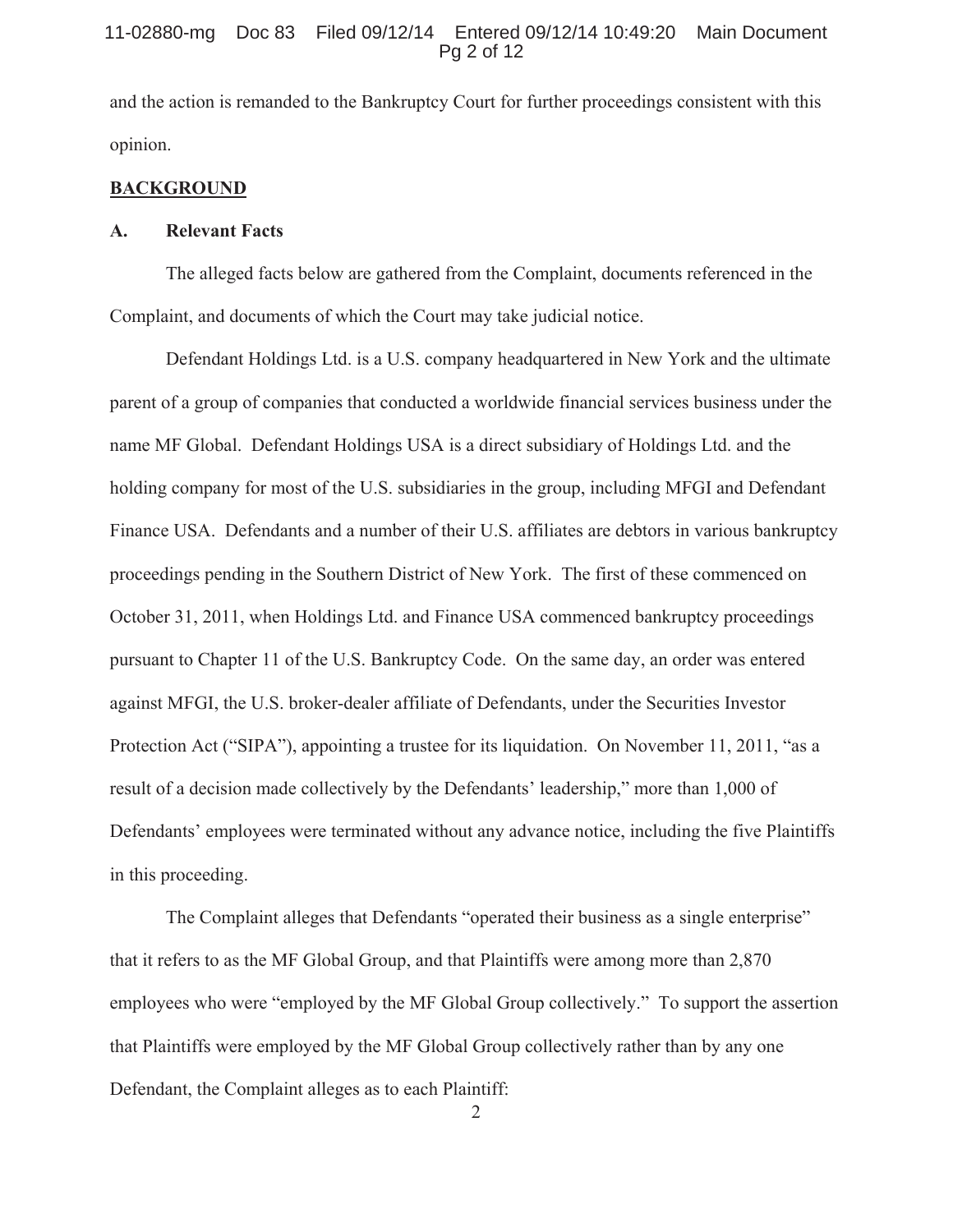# 11-02880-mg Doc 83 Filed 09/12/14 Entered 09/12/14 10:49:20 Main Document Pg 3 of 12

- x Todd Thielmann, a floor broker at Defendants' Chicago offices, "believed that he worked for the MF Global Defendants[] collectively and not one particular Defendant." Thielmann received his paychecks and W-2s from Holdings USA, interacted with its human resources department about the MF Global Group's long-term investment plan, and was covered by a health insurance policy administered by Holdings USA.
- Pierre-Yvan Desparois, a vice president in Defendants' New York headquarters, worked to advance the interests of each of the Defendants collectively, and it is not clear which of the Defendants employed Mr. Despar[oi]s. Desparois received his paychecks, W-2s and termination letter from Holdings USA.
- Natalia Sivova, a quality assurance analyst at Defendants' New York headquarters, had her 401(k) plan and her SOS Security Plan card – given to employees for medical or security advice – through Defendant Holdings Ltd., and received her paychecks, W-2s, health insurance and termination letter from or through Holdings USA.
- Sandy Glover-Bowles, who worked at one of Defendants' Chicago offices, received her paychecks and W-2s from Holdings USA.
- Arton Sina, an international settlements specialist in Defendants' New York headquarters, received his paychecks, W-2s and termination letter from Holdings USA, which also administered his health insurance. A number of documents list different employers for Sina: his employment contract, signed by Global Head of Human Resources Thomas F. Connolly, listed Holdings USA as the employer; his Labor Law Notice of Wage Rate, Background and Credit Check forms listed "MF Global" as the employer; and his 401(k) handbook listed "MF Global Holdings," but the rollover signup form listed MFGI, as the employer. His SOS Security card was issued by Holdings Ltd.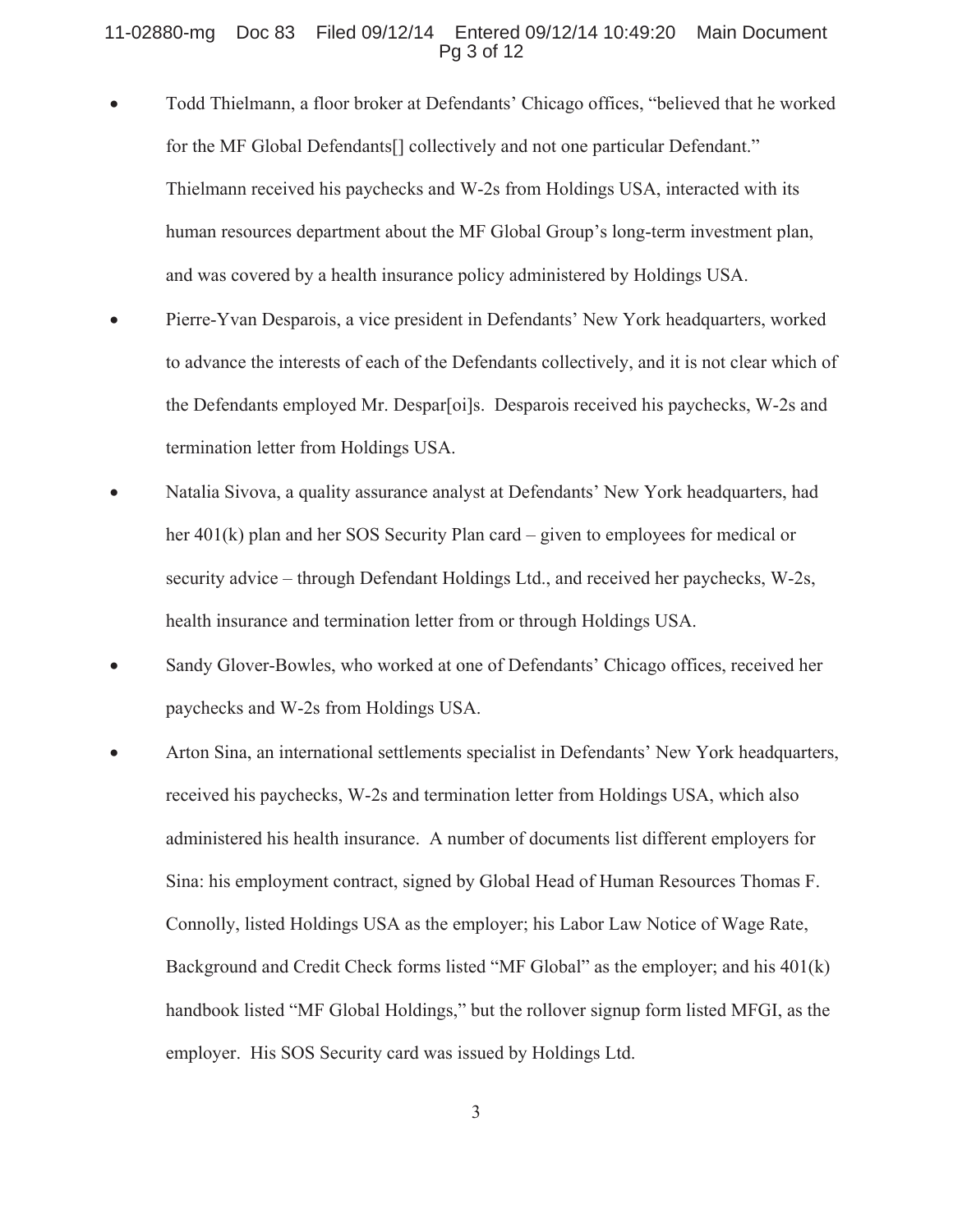#### 11-02880-mg Doc 83 Filed 09/12/14 Entered 09/12/14 10:49:20 Main Document Pg 4 of 12

# **B. Procedural History**

On December 12, 2011, Plaintiffs filed the First Amended Complaint ("FAC") against the three Defendants currently named in this action plus MFGI, claiming *inter alia* that they did not give the 60- or 90-day notice required under the federal and New York WARN Acts respectively before terminating Plaintiffs. The FAC did not allege that Plaintiffs were employed by any specific Defendant, but that each Plaintiff was "an employee of Defendants" or "was employed by Defendants." MFGI and Defendants filed separate motions to dismiss in March 2012.

On September 12, 2012, Judge Glenn heard oral argument on those motions. During the conference, Judge Glenn repeatedly asked the parties to identify which Defendant employed each Plaintiff, and counsel for neither party was able to do so. Mr. Raisner, Plaintiffs' counsel, represented variously that "[w]e don't know that [MFGI] had these people as their employees"; "[w]e don't know who effectively was their employer"; and "I can't say [who these plaintiffs were employed by] as a matter of law because the company itself did not . . . make that distinction." In response to Judge Glenn's questions about what, if anything, Plaintiffs' pay stubs, employment agreements and office locations showed, Mr. Raisner said, "[t]hey had conflicting signals . . . they were never pigeonholed." Judge Glenn then engaged Plaintiffs' counsel in a colloquy about whether each of the five Plaintiffs was employed by MFGI, specifically asking Mr. Raisner and his partner Mr. Ercole whether any Plaintiff was licensed by the SEC or the CFTC. Judge Glenn cautioned Plaintiffs:

[Y]ou haven't alleged who [Plaintiffs] worked for. [Plaintiffs] can certainly include facts about their employment, where the [y] reported on a day-to-day basis. If it was more than one, fine. But you can't just throw out [P]laintiffs worked for the [D]efendants. That's not going to cut it. . . . I need more – if you get as far as an amended complaint you're going to have to provide many more specifics. . . . If I dismiss the case against [MFGI] and any of the [P]laintiffs were employees of  $[MFGI] - it certainly sounds that Mr. Thielmann was an employee of  $[MFGI] - \ldots$$ his claim is going to go along with the dismissal.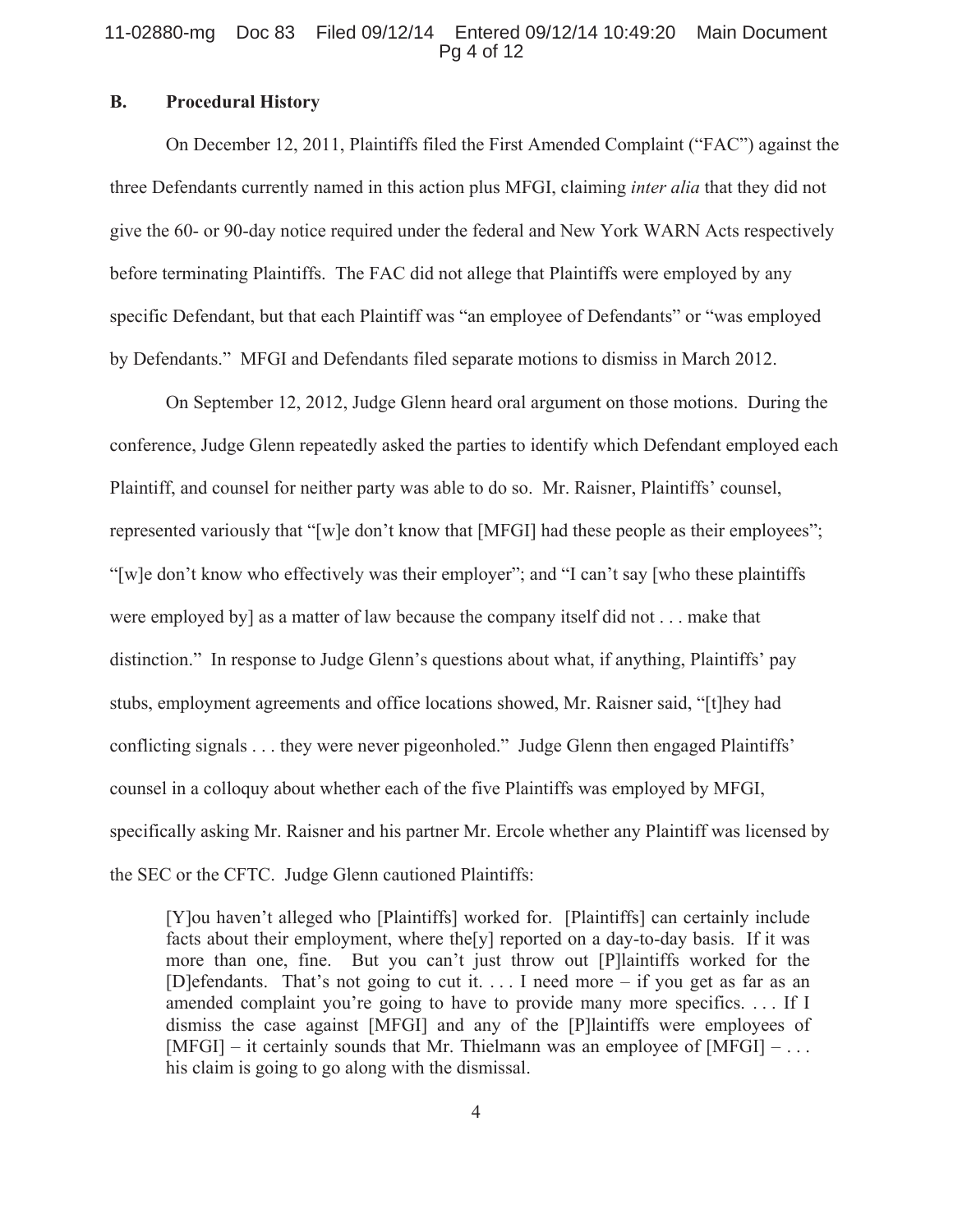## 11-02880-mg Doc 83 Filed 09/12/14 Entered 09/12/14 10:49:20 Main Document Pg 5 of 12

Judge Glenn concluded the conference by noting again that he "want[s] to know by whom the [five] [P]laintiffs were employed."

 In a letter filed two days later, Defendants identified MFGI as the employer of all five Plaintiffs. Defendants stated that "[a]lthough [Plaintiffs'] paychecks were *issued* by [Holdings USA], [MFGI] . . *funded* [its] own payroll[] through cash transfers made by [it] to [Holdings] USA]" (emphases in original). On the same day, Plaintiffs filed a letter offering additional facts regarding Plaintiffs' employment relationships, which are now part of the SAC. In that letter, Plaintiffs continued to assert that they were employed by Defendants collectively and did not identify any specific employer for each Plaintiff.

 On October 23, 2012, the Bankruptcy Court issued a memorandum opinion and order dismissing Plaintiffs' claims against MFGI with prejudice, on the grounds that (i) the SIPA trustee administering MFGI's estate is a liquidating fiduciary because its sole function under the SIPA is the liquidation of the debtor's business; and (ii) as a liquidating fiduciary, the SIPA trustee cannot be considered an "employer" subject to liability under the WARN Acts. *In re MF Global Holdings Ltd.*, 481 B.R. 268, 279-84 (Bankr. S.D.N.Y. 2012). In the same opinion, the Bankruptcy Court dismissed Plaintiffs' claims against Defendants without prejudice, holding that the FAC is deficient because it "does not indicate where each Plaintiff worked (at MFGI or at one of the [C]hapter 11 Debtors), who gave each Plaintiff a notice of termination, or when it was given." *Id.* at 283. The Bankruptcy Court stated in a footnote that

[r]equiring the Plaintiffs to plead these facts is not intended to preclude their "single employer" theory. But if the Plaintiffs worked for MFGI (even if their payroll checks came from MF Global USA) and were terminated at the direction of the SIPA Trustee, it is not clear on what basis their claims can survive against the [C]hapter 11 Debtors. Plaintiffs cannot hide behind vague allegations to avoid confronting the issues.

*Id.* at 283 n.12.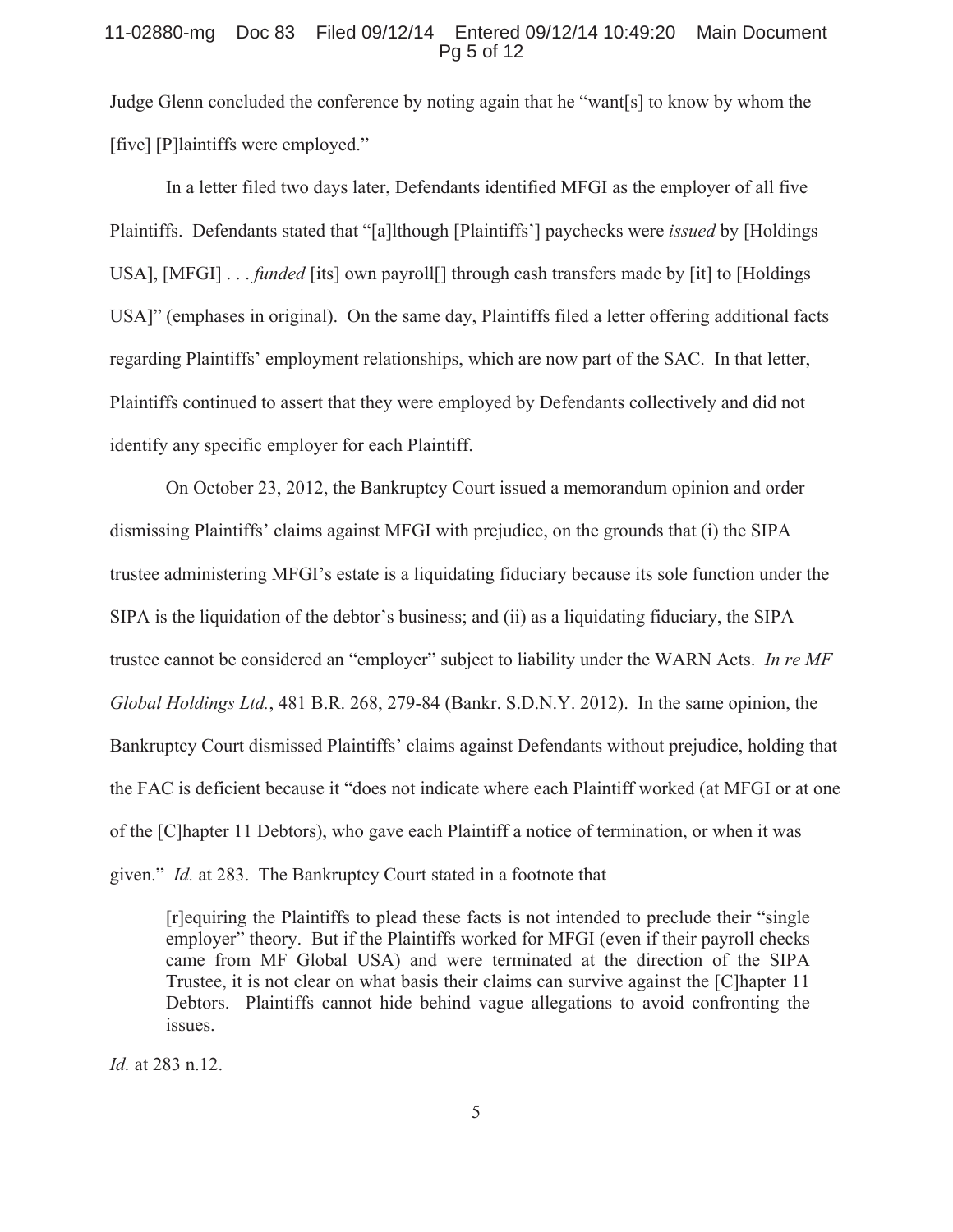# 11-02880-mg Doc 83 Filed 09/12/14 Entered 09/12/14 10:49:20 Main Document Pg 6 of 12

 On November 26, 2012, Plaintiffs filed the SAC, which names only Defendants Holdings Ltd., Holdings USA and Finance USA, and includes the allegations set forth above. On December 21, 2012, Defendants filed a second motion to dismiss.

# **C. Bankruptcy Court's Decision Below**

On August 23, 2013, the Bankruptcy Court granted Defendants' motion to dismiss. *In re MF Global Holdings Ltd*, No. 11 Bk. 15059, 2013 WL 4511863 (Bankr. S.D.N.Y. Aug. 23, 2013). The opinion began by recounting the relevant procedural history, including Judge Glenn's comment to Plaintiffs during the September 12 conference that they must allege who their employers were in order to avoid the dismissal of their claims against Defendants, the two September 14 letters submitted by the parties to offer that information, and the Bankruptcy Court's holding in its October 23 opinion that the FAC had failed to include allegations specifically identifying each Plaintiff's employer. *Id.* at \*1-2. In particular, the Bankruptcy Court echoed Defendants' observation that "Plaintiffs' counsel . . . never refuted" Defendants' assertion in their September 14 letter, i.e., that all Plaintiffs were employed by MFGI. *Id.* at \*2. In dismissing Plaintiffs' claims against Defendants with prejudice, the Bankruptcy Court first distinguished between a scenario in which "the parent or an affiliate makes the decision to shut down the business" on the one hand and the facts that, in its view, were alleged here  $-i.e., a$ court-appointed SIPA trustee administering the "statutorily required liquidation of the business of MFGI" – on the other. *Id.* at \*4. The Bankruptcy Court reasoned that while the single employer doctrine may be applicable to the former scenario, it is inapplicable to the case at bar because

[w]hen employment is terminated of the requisite number of employees of the liquidating broker-dealer [i.e., MFGI] in the SIPA proceeding that would otherwise trigger WARN liability, the Court has already held that the liquidating fiduciary doctrine is a defense to WARN liability. In such circumstances, there is no basis for extending liability to the parent or other affiliates; termination of employment results from the commencement of the SIPA proceeding by SIPC, not from any act of the parent or affiliates.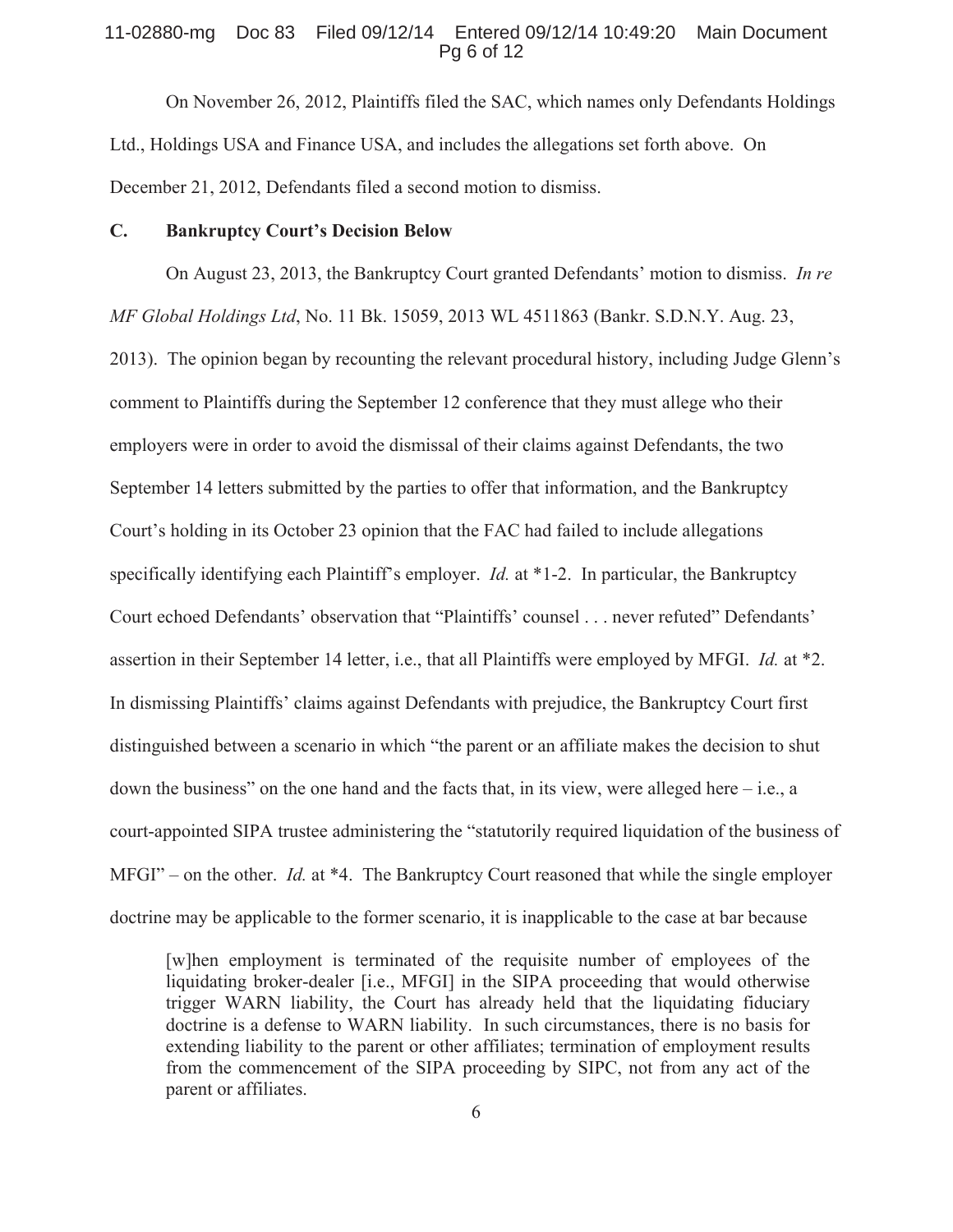### 11-02880-mg Doc 83 Filed 09/12/14 Entered 09/12/14 10:49:20 Main Document Pg 7 of 12

*Id.* (citation omitted). On that ground, and in light of "Plaintiffs' counsel['s] fail[ure] to amend the complaint to allege that the named Plaintiffs were employed by anyone other than MFGI," the Bankruptcy Court dismissed the SAC with prejudice. *Id.*

# **STANDARD**

When reviewing a Bankruptcy Court's decision, this Court "accept<sup>[s]</sup> its factual findings unless clearly erroneous but review[s] its conclusions of law de novo." *In re DG Acquisition Corp.*, 151 F.3d 75, 79 (2d Cir. 1998). "[A] motion under Rule 12(b)(6) presents a pure legal question." *Goldberg v. Danaher*, 599 F.3d 181, 183 (2d Cir. 2010). Thus, the review of the Bankruptcy Court's opinion here is *de novo*.

On a motion to dismiss, the Court accepts as true all well-pleaded factual allegations and draws all reasonable inferences in favor of the nonmoving party. *See Anderson News, L.L.C. v. Am. Media, Inc*., 680 F.3d 162, 185 (2d Cir. 2012), *cert denied*, 133 S. Ct. 846 (2013). To withstand dismissal, a pleading "must contain sufficient factual matter, accepted as true, to 'state a claim to relief that is plausible on its face.'" *Ashcroft v. Iqbal*, 556 U.S. 662, 678 (2009) (quoting *Bell Atlantic Corp. v. Twombly*, 550 U.S. 544, 570 (2007)). "Threadbare recitals of the elements of a cause of action, supported by mere conclusory statements, do not suffice." *Id*. While "'detailed factual allegations'" are not necessary, the pleading must be supported by more than mere "'labels and conclusions' or 'a formulaic recitation of the elements of a cause of action.'" *Id*. (quoting *Twombly*, 550 U.S. at 555). "Nor does a complaint suffice if it tenders 'naked assertion[s]' devoid of 'further factual enhancement.'" *Id*. (alteration in original) (quoting *Twombly*, 550 U.S. at 557). Rule 8 of the Federal Rules of Civil Procedure "requires factual allegations that are sufficient to 'give the defendant fair notice of what the . . . claim is and the grounds upon which it rests.'" *Anderson News*, 680 F.3d at 182 (alteration in original) (quoting *Twombly*, 550 U.S. at 555). Moreover, "where the well-pleaded facts do not permit the court to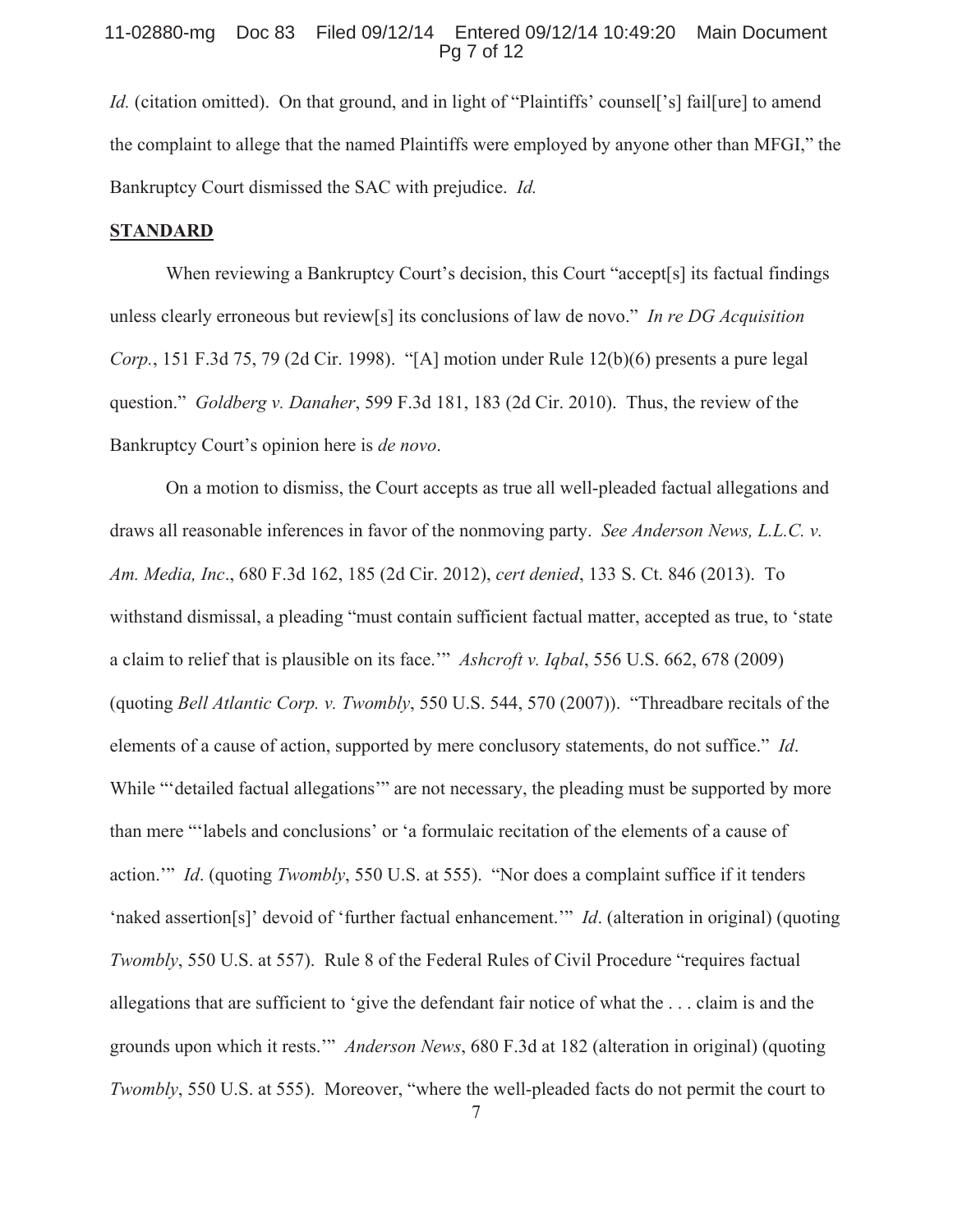#### 11-02880-mg Doc 83 Filed 09/12/14 Entered 09/12/14 10:49:20 Main Document Pg 8 of 12

infer more than the mere possibility of misconduct, the complaint has alleged – but it has not shown – that the pleader is entitled to relief." *Iqbal*, 556 U.S. at 679 (internal quotation marks omitted); *see also* Fed. R. Civ. P. 8(a)(2).

On a motion to dismiss, the court may consider the complaint, "[d]ocuments that are attached to the complaint or incorporated in it by reference," any "document upon which the complaint solely relies and which is integral to the complaint," and "matters of which judicial notice may be taken." *Garanti Finansal Kiralama A.S. v. Aqua Marine & Trading Inc.*, 697 F.3d 59, 63 n.4 (2d Cir. 2012) (citations and internal quotation marks omitted).

# **DISCUSSION**

 Plaintiffs appeal the Bankruptcy Court's August 23 Opinion pursuant to 28 U.S.C. § 158(a)(1), arguing that the Bankruptcy Court erred by (i) concluding that the SAC fails to plead that Defendants were employers of Plaintiffs; (ii) holding that the SAC fails to plead that Defendants operated as a single business enterprise; (iii) determining that the SIPA trustee administering MFGI's estate is a liquidating fiduciary not subject to WARN liability, and that the defense extends to Defendants; (iv) relying on Defendants' September 14 letter in determining the identity of Plaintiffs' employer. As discussed below, the Bankruptcy Court erred on the first and fourth issues. Because the decision below did not reach the second and third issues, they will not be addressed in this opinion.

 The Bankruptcy Court could not have reached its holding in its August 23 Opinion without taking into account information not properly before the court on a motion to dismiss. As set forth above, the dismissal of the claims against Defendants was based on the finding that:

When employment is terminated of the requisite number of *employees of the liquidating broker-dealer [i.e., MFGI]* in the SIPA proceeding that would otherwise trigger WARN liability, the Court has already held that the liquidating fiduciary doctrine is a defense to WARN liability. In such circumstances, there is *no basis for extending liability to the parent or other affiliates*; termination of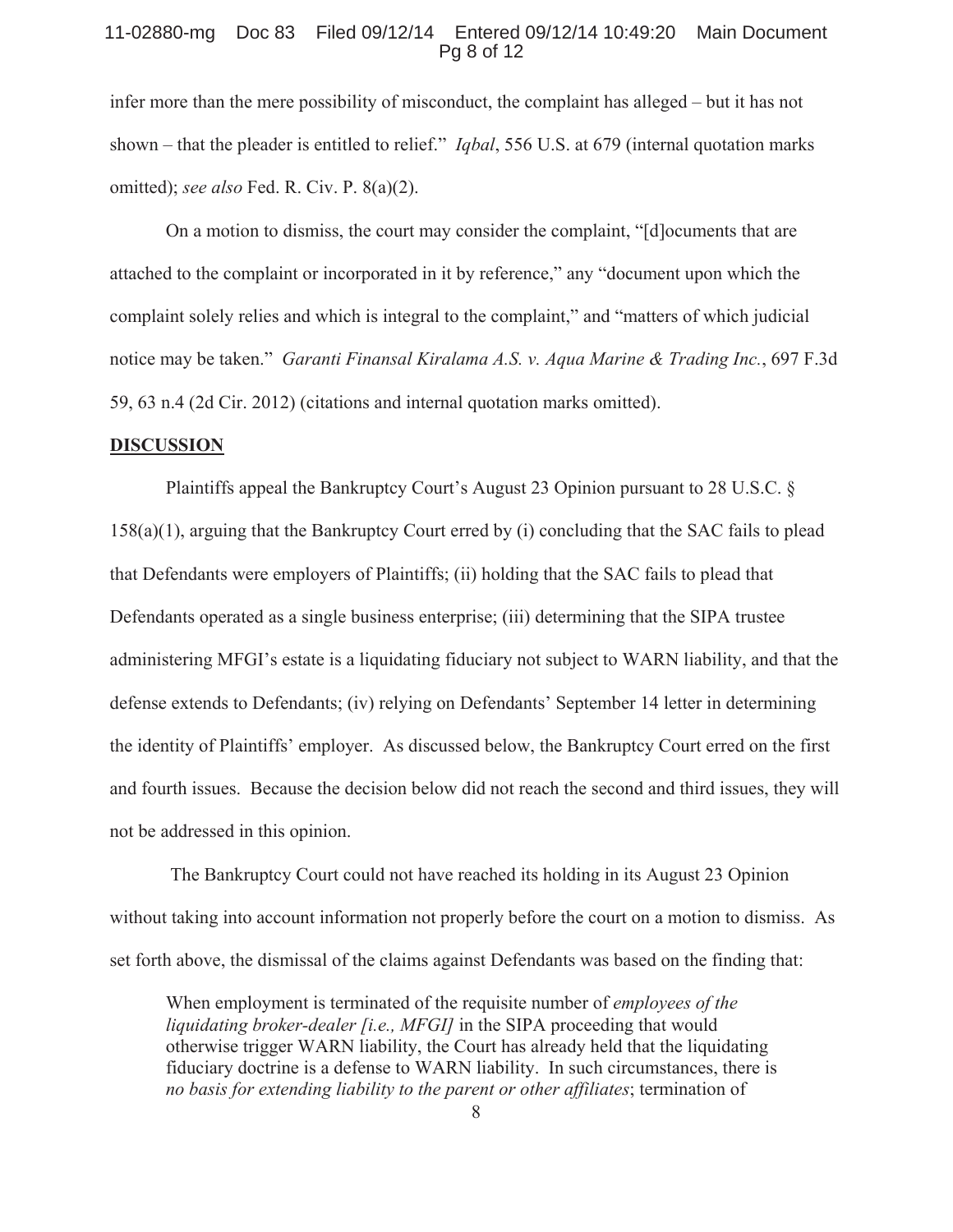#### 11-02880-mg Doc 83 Filed 09/12/14 Entered 09/12/14 10:49:20 Main Document Pg 9 of 12

employment results from the commencement of the SIPA proceeding by SIPC, not from any act of the parent or affiliates.

*In re MF Global Holdings Ltd*, 2013 WL 4511863, at \*4 (emphases added) (citation omitted). The language makes clear that a necessary premise of the Bankruptcy Court's logic is that Plaintiffs were solely employees of the entity in the SIPA proceeding  $-$  i.e., MFGI – and of no other entities, and therefore that the SIPA trustee was solely responsible for terminating them.

The Complaint, however, does not support the inference that MFGI was Plaintiffs' employer. The Complaint refers to MFGI only once in the five paragraphs containing the allegations regarding the identity of each Plaintiff's employer. In contrast, the same paragraphs reference one of the Defendants more than 10 times in the same context and to Defendants as a collective entity twice. Specifically, the SAC alleges that Holdings USA issued the paychecks and W-2s of all Plaintiffs and the termination letter of three Plaintiffs; administered the health benefit plans of three Plaintiffs and the long-term investment plan of one Plaintiff; and was party to one Plaintiff's employment contract. The SAC alleges that Holdings Ltd. administered the 401(k) investment plan of, and issued SOS Security Plan cards to, two Plaintiffs. Indeed, during its colloquy with Plaintiffs' counsel, the Bankruptcy Court specifically asked about pay stubs and employment agreements for the purpose of identifying Plaintiffs' employers. To the extent that the Complaint alleges that any one Defendant was *the* employer for Plaintiffs, it is Holdings USA.

Nowhere in the pleadings (or in other materials properly before the Bankruptcy Court on the motion to dismiss) do Plaintiffs allege that MFGI was their employer. The Bankruptcy Court improperly engaged in fact finding, apparently in reliance on Defendants' September 14 letter, the only source cited in the August 23 Opinion that identifies MFGI as Plaintiffs' employer. *Id.* Even if Defendants had made this assertion in a responsive pleading (as opposed to an unsworn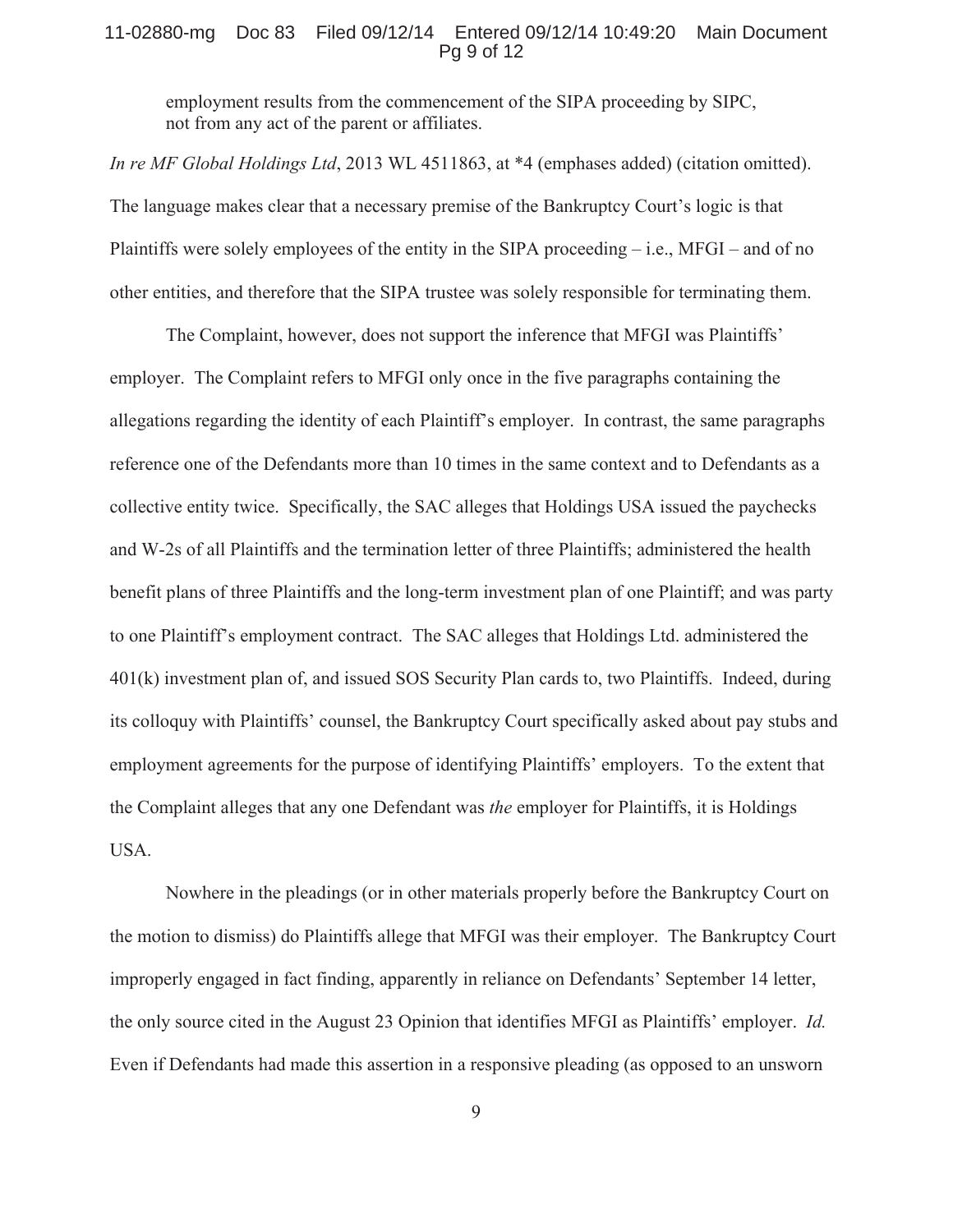#### 11-02880-mg Doc 83 Filed 09/12/14 Entered 09/12/14 10:49:20 Main Document Pg 10 of 12

letter with no legal effect, as here), the Bankruptcy Court was required to accept all allegations in the Complaint as true and draw all reasonable inferences in favor of the nonmoving parties, Plaintiffs. The Bankruptcy Court's misapplication of the standard is apparent in its concluding paragraph, in which it grants dismissal with prejudice because "Plaintiffs' counsel failed to amend the complaint to allege that the named Plaintiffs were employed by anyone other than MFGI." *Id.* at \*4. On a motion to dismiss, Plaintiffs do not carry the burden of rebutting evidence proffered by Defendants.<sup>1</sup>

 Implicit in the Bankruptcy Court's ruling is also the proposition that, in order to plead that two or more business entities operate as a single employer, a complaint must first plead a nominal or immediate employer. This proposition is not grounded in law. Under the Department of Labor ("DOL") regulations promulgated pursuant to the WARN Act, which imposes notice requirements on employers that order plant closings or mass layoffs, an "employer" in any given case may encompass both parent and subsidiary "depending upon the degree of their independence." 20 C.F.R. 639.3(a)(2). In evaluating that independence, some factors to be considered are "(i) common ownership, (ii) common directors and/or officers, (iii) de facto exercise of control, (iv) unity of personnel policies emanating from a common source, and (v) the dependency of operations." *Id.* The introduction to WARN regulations states that the five-factor standard for the single employer doctrine is intended to be consonant with the doctrine as it exists under state law and "such statutes as the [National Labor Relations Act], the Fair Labor Standards Act . . . and the Employee Retirement Income Security Act . . . ." 54 Fed. Reg. 16,045 (Apr. 20,

 $\overline{a}$ 

<sup>&</sup>lt;sup>1</sup> Defendants contend that Plaintiffs' argument regarding the Bankruptcy Court's reliance on extra-pleadings materials is "directly contradicted" by the Bankruptcy Court's own statement on the record – at the oral argument for the second motion to dismiss – that "[t]his is . . . a motion to dismiss, so I'm looking at the four corners of the complaint." Although the Bankruptcy Court articulated the proper standard, as discussed above, its failure to adhere to that standard was apparent in the logic of its August 23 ruling.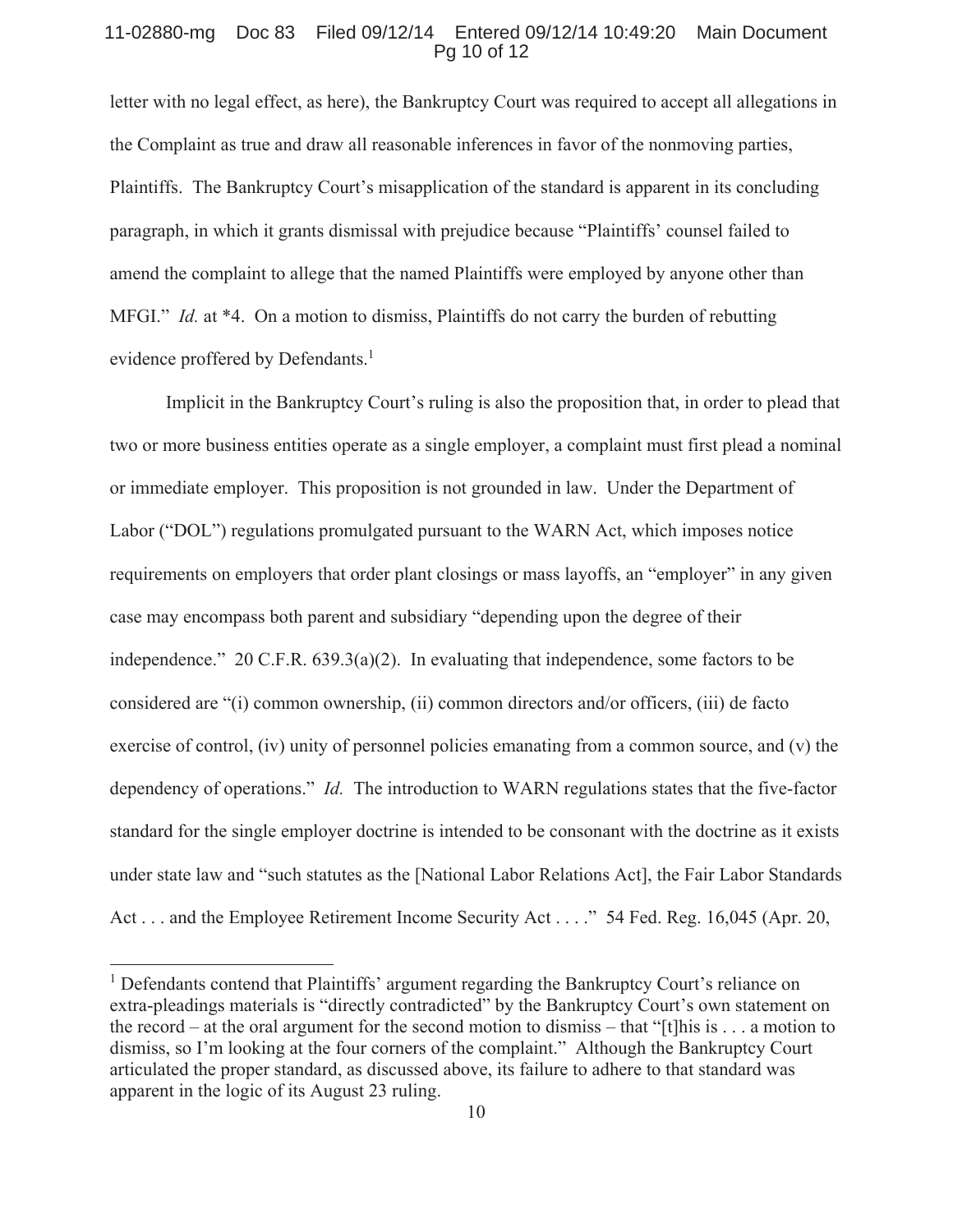#### 11-02880-mg Doc 83 Filed 09/12/14 Entered 09/12/14 10:49:20 Main Document Pg 11 of 12

1989). Neither the standard as set forth in DOL regulations nor any case applying the single employer doctrine, whether under WARN or another statute, requires a plaintiff to plead a nominal or immediate employer as a prerequisite to pleading that the defendants constitute a single employer.<sup>2</sup> Neither the Bankruptcy Court nor Plaintiffs have advanced a reasoned argument in favor of such a prerequisite, and it is not apparent that there should be one.

Assuming, as Plaintiffs contend, that Defendants' operations were so interdependent that their employees could not reasonably identify one entity as their nominal or immediate employer over another, requiring that a plaintiff nevertheless do so would effectively allow employers to render themselves immune from liability under federal employment statutes by structuring themselves in the way that Plaintiffs allege Defendants did. If a plaintiff is able to plead that he or she was employed by what is in effect a single employer consisting of multiple juridical entities, the failure to attribute that employment to one specific juridical entity should not render his or her claim legally deficient.

 $\overline{a}$ 

 $2$  One court in this district held, in the context of a motion to dismiss claims brought pursuant to the Fair Labor Standards Act and its state counterpart, that "[t]he complaints are deficient due to the failure to specify which entity, among the many named defendants, employed the respective plaintiffs." *Nakahata v. N.Y.-Presbyterian Healthcare Sys., Inc.*, No. 10 Civ. 2661, 2011 WL 321186, at \*4 (S.D.N.Y. Jan. 28, 2011). Upon review, the Second Circuit did not reach the issue, but noted that "[p]laintiffs' actual and direct employer is an essential element of notice pleading under these circumstances." *Nakahata v. N.Y.-Presbyterian Healthcare Sys., Inc*., 723 F.3d 192, 201 (2d Cir. 2013). These cases are distinguishable, as the plaintiffs there did not rely in their pleadings on the single employer doctrine.